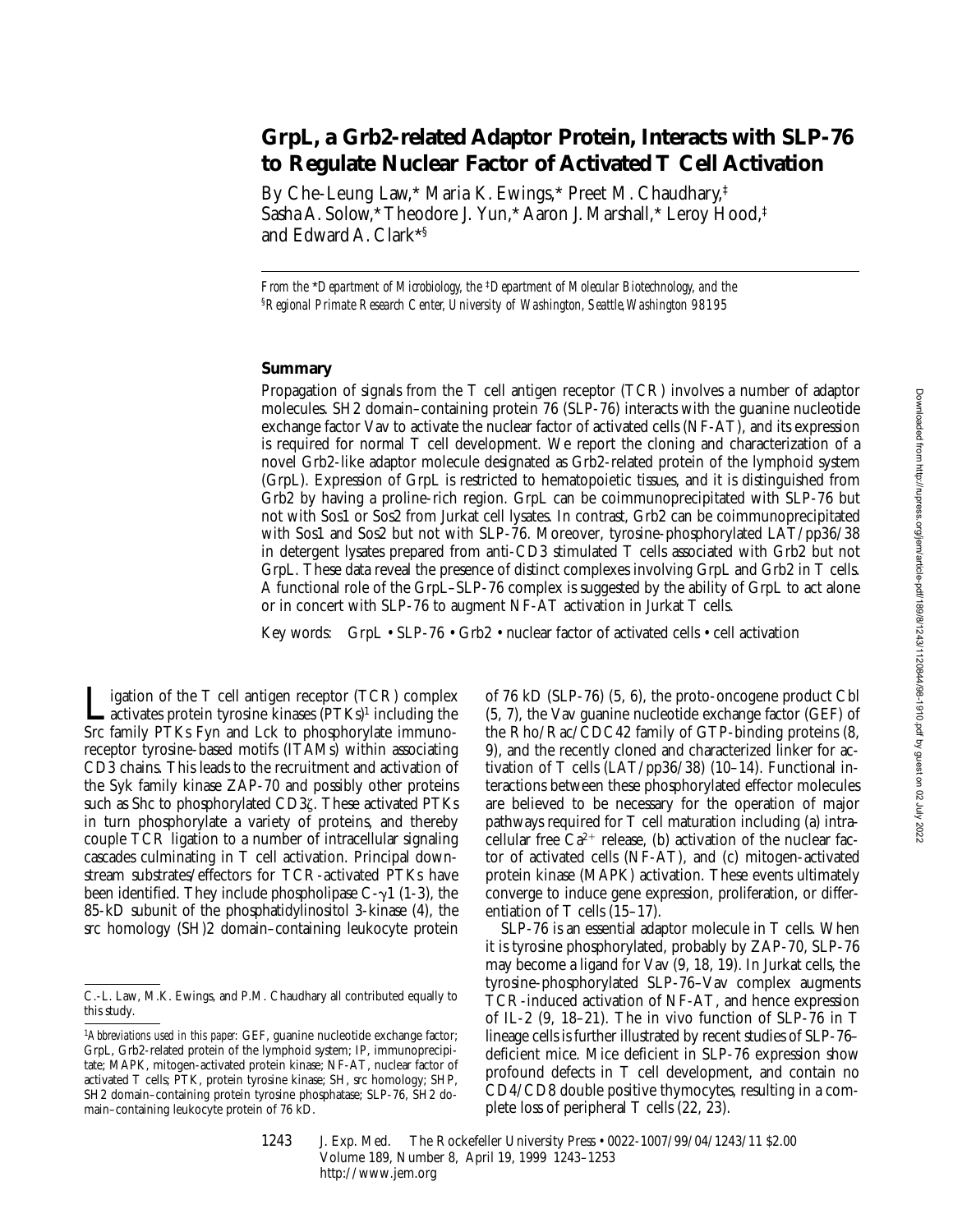One connection between the TCR and SLP-76 may be provided by Grb2 (24). The SH2 domain of Grb2 binds to both Shc and LAT/pp36/38, allowing Grb2 to be localized to the plasma membrane where most of the TCR-activated PTKs are (13, 14, 25). The SH3 domain(s) of Grb2 bind to Sos1 and Sos2 (GEF of the Ras family of GTP-binding protein) (26), SLP-76 (21, 27), and Cbl (7, 28, 29). The recruitment of Sos to the plasma membrane by Grb2 initiates the MAPK pathway, whereas the recruitment of SLP-76 (30), Vav (8, 9), and Cbl (7, 31, 32) to the plasma membrane probably facilitates their phosphorylation by TCR-activated PTK.

The studies above suggest that Grb2 may function to link multiple downstream effector molecules, e.g., SLP-76, to LAT and possibly to the vicinity of the activated TCR complex. However, more recent studies have revealed the presence of an additional Grb2-like adaptor molecule, Grap, which has the SH3-SH2-SH3 organization as Grb2 (33, 34). Interestingly, expression of Grap appears to be relatively restricted to hematopoietic tissues (33, 34). Besides binding to c-kit, the Bcr-Abl oncoprotein, and the erythropoietin receptor, Grap also interacts with LAT/pp36/38, Sos, Shc, and phospholipase  $C-\gamma1$  in TCR-activated Jurkat cells (33, 34). Exactly how Grb2 and Grap coordinate their functions during TCR signaling remains to be elucidated.

In this paper, we report the molecular cloning and characterization of another linker protein, which shares a number of structural properties with Grb2 and Grap, yet differs from them by having a proline-rich region. Since transcripts encoding this linker protein appear to be preferentially expressed in lymphoid cells, we have designated this protein GrpL, for Grb2-related protein of the lymphoid system. GrpL associates with different effector molecules than does Grb2 in T cells and it regulates TCR-induced NF-AT activation.

## **Materials and Methods**

*Cells and Antibodies.* Various cell lines were maintained in standard culture media supplemented with l-glutamine, nonessential amino acids, sodium pyruvate, penicillin/streptomycin, and fetal bovine serum. A rabbit anti–human (h)GrpL serum was generated in this study against a His-Tag fusion protein containing the SH2 domain of hGrpL as described below. Antiphosphotyrosine 4G10 and anti-LAT/pp36/38 were purchased from Upstate Biotechnology, Inc. Anti–SLP-76, anti-Grb2, anti–SH2 domain–containing protein tyrosine phosphatase 2 (SHP-2), anti-Sos1, and anti-Sos2 were purchased from Santa Cruz Biotechnology. 64.1 (anti-CD3) was provided by Dr. John Hansen (Fred Hutchinson Cancer Research Center, Seattle, WA), C305 (anti-TCR) was provided by Dr. G. Koretzky (University of Iowa, Iowa City, IA), and OKT3 (anti-CD3) was obtained from the American Type Culture Collection.

*Isolation of the Full-Length cDNA Clones Encoding Human and Murine GrpL.* A full-length cDNA encoding hGrpL was identified through random sequencing of clones from a library prepared from the acute myelogenous leukemia cell line KG-1a. Overlapping partial cDNA clones encoding murine (m)GrpL were isolated by low stringency reverse transcriptase (RT)-PCR using multiple hGrpL-specific primer sets and murine splenic total RNA as the template. RT-PCR at low annealing temperature was performed according to the Titan™ One Tube RT-PCR System protocol (Boehringer Mannheim Inc.). PCR products were resolved on 1.5% agarose gels. cDNA bands corresponding in sizes to the estimated lengths of hGrpL were excised from the gel and eluded using the QIAEX II Gel Extraction Kit (QIAGEN Inc.) according to the suppliers protocol. Isolated cDNAs were then ligated into a T/A cloning vector (Invitrogen) and transformed into competent *E*. *coli* (Invitrogen). Recombinant clones containing mGrpL inserts were selected by low stringency hybridization to a hGrpL cDNA probe and then sequenced. This allowed for the identification of primer sets specific for mGrpL for the isolation of cDNA clones encoding both the 5' and 3' ends of mGrpL by rapid amplification of cDNA ends. The gene specific primers chosen were: 5' cDNA end, 5'-CTG AGC TTT CGC ACT GGA GAC ATT CTG; 3' cDNA end, 5'-GCA TCA GCG TGG CGT TCA CCT CAC TTC C.

The Marathon-Ready™ cDNA kit (Clontech Laboratory Inc.) was used for RACE PCR and performed as recommended by the supplier. The resulting PCR products were cloned into T/A cloning vectors (Invitrogen) and sequenced.

*Plasmid Constructs.* To generate the GrpL SH2 His-Tag fusion protein, PCR was used to amplify a piece of cDNA encoding the SH2 domains of GrpL using the full-length GrpL cDNA as template and the following primer pairs: forward primer, 5'-GCG G<u>GG ATC</u> CCC CAG TTT CCC AAA TGG TTT CAC; reverse primer, 5'-GCG GGG AAT TCC TCT GTC TCT AAG GAA GAT CTG. Underlined nucleotides represent BamHI and EcoRI sites in the forward and reverse primers, respectively. PCR products were cut with these enzymes and ligated into BamHI/EcoRI cut pET-28c(1) (Novagen, Inc.). To generate the GST fusion construct, the insert from the His-Tag fusion construct was cut out by BamHI/EcoRI and subcloned into BamHI/EcoRI cut pGEX-5X-2 (Amersham Pharmacia Biotech). The fusion protein constructs were then transformed into *E*. *coli* strain BL21(DE3) and induced with IPTG for protein production.

To generate the Myc-His tagged hGrpL expression plasmid the coding region of hGrpL was amplified using the following primer pairs: forward primer, 5'-CCT GAA GCT CGA GTC GGG TCA TGG GTG CCA CGT A; reverse primer, 5'-GCG GAA TTC GGA GGA TGG AAG CTG TTG CCA AGT TT. Underlined nucleotides represent XhoI and EcoRI sites in the forward and reverse primers, respectively. The PCR product was cloned into the pcDNA3.1(+)/Myc-His A vector (Invitrogen), in-frame with the c-Myc epitope and poly-His tags. The hGrpL-Myc-His cassette was then excised with BamHI and PmeI and subcloned into the pEF expression vector (provided by Dr. G. Koretzky) at the BamHI and filled-in XbaI sites (pEF-GrpL). The pEF–SLP-76 and the NF-AT luciferase reporter (NF-AT Luc) constructs were also gifts from Dr. G. Koretzky.

*Northern Blot Analysis and RT-PCR.* To detect GrpL message in cell lines,  $\sim$ 30  $\mu$ g of RNA were resolved on 1.2% morpholine propanesulfonic acid (MOPS)/formaldehyde agarose gels, transferred onto GeneScreen Plus membranes (NEN™ Life Science Products, Boston, MA), and fixed by UV cross-linking. Multiple tissue Northern blots were obtained from Clontech. Northern blots were prehybridized and hybridized to either the full-length GrpL cDNA or  $\beta$ -actin probes labeled with  $\alpha$ -[32P]dCTP (NEN™ Life Science Products) according to the manufacturer's instructions. RT-PCR was performed using the Titan™ One Tube RT-PCR System (Boehringer Mannheim). The reaction was carried out using 1  $\mu$ g of total RNA and 20 nM forward and reverse primers. Primers used were: forward primer, 5'-TGG AAG CTG TTG CCA AGT TTG ATT TCA C; reverse primer, 59-CTT CTC GGG TTC TGT CTC TAA GGA AG.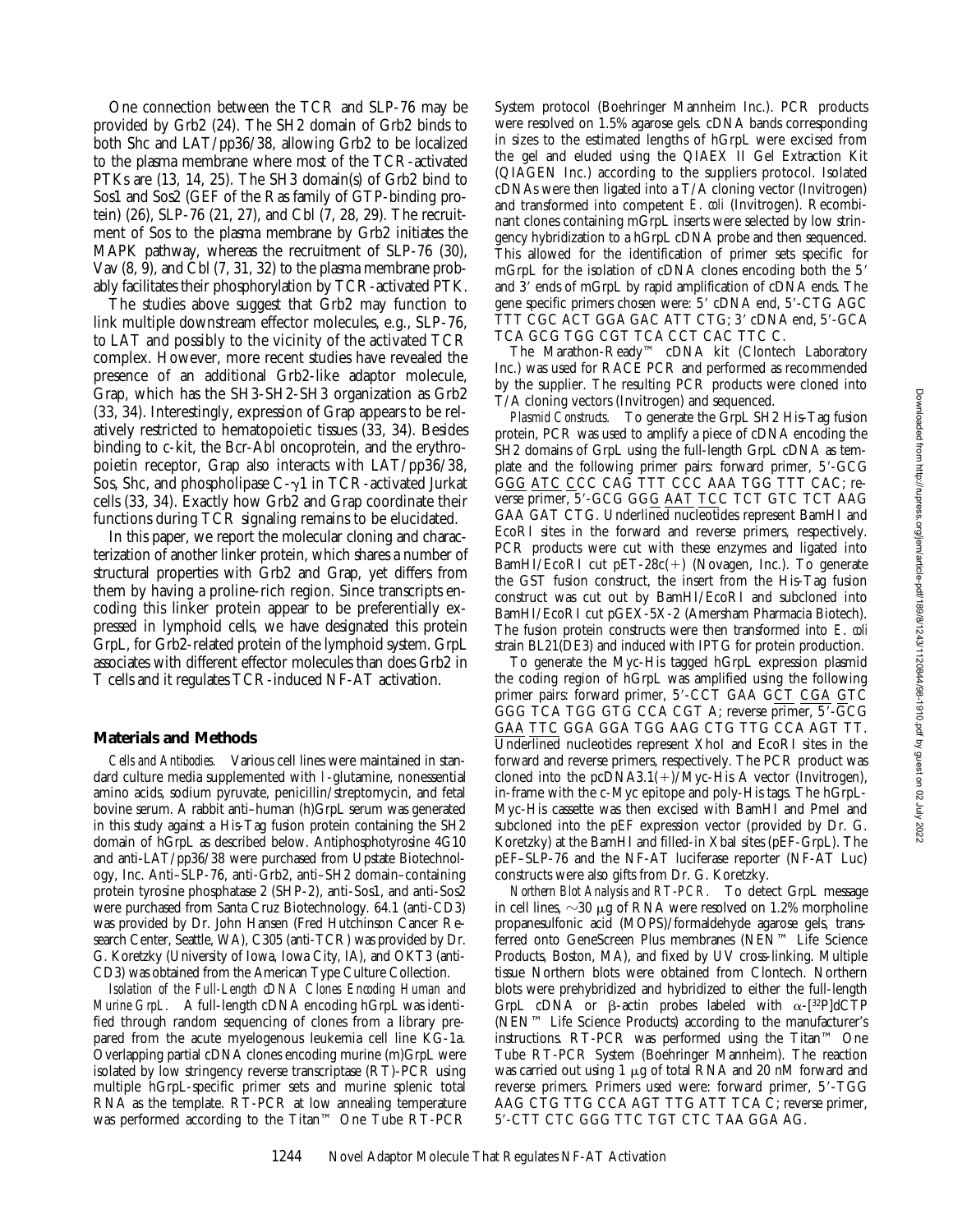This primer set amplifies a 452-bp fragment containing the NH2-terminal SH3 and the SH2 domains from cells expressing GrpL message. The amount of total RNA used was monitored by amplification of a 1-kb fragment encoding G3DPH using the following primer set: forward primer, 5'-TGA AGG TCG GAG TCA ACG GAT TTG GT; reverse primer, 5'-CAT GTG GGC CAT GAG GTC CAC CAC. Cycling parameters PCR were programmed according to the instructions provided with the Titan™ system (Boehringer Mannheim).

*T Cell Stimulation, Immuoprecipitation, and Immunoblot Analysis.* Jurkat T cells were pelleted and resuspended at  $5-10 \times 10^6$ /ml in medium. Cells were allowed to equilibrate at  $37^{\circ}$ C for 15 min and then stimulated with either 5 or 10  $\mu$ g/ml of anti-CD3 or 2.5 mM of  $H_2O_2$  plus 250  $\mu$ M of sodium orthovanadate (referred to as pervanadate). Either class-matched antibodies or medium only was used as control stimulus. Stimulation was terminated by dilution of cell suspensions into  $>10$  vol of ice-cold PBS. Cells were pelleted and lysed in a buffer containing 150 mM NaCl, 50 mM Tris, pH 8.0, 5 mM EDTA, 0.5% NP-40, protease inhibitors (2 mM PMSF, 10  $\mu$ g/ml aprotinin, 10  $\mu$ g/ml leupeptin, and 1  $\mu$ g/ml pepstatin), and phosphatase inhibitors (10 mM NaF, 1 mM Na<sub>3</sub>VO<sub>4</sub>, and 5 mM Na<sub>4</sub>P<sub>2</sub>O<sub>7</sub>). Lysates were clarified by centrifugation before immunoprecipitation. Immunoprecipitation, SDS-PAGE, and Western blot analysis were conducted as described (35). Binding of primary antibodies to blots was detected with horseradish peroxidase–conjugated secondary antibodies or streptavidin (Jackson ImmunoResearch Labs.) and an enhanced chemiluminescence kit (Amersham Pharmacia Biotech).

*T Cell Transfection and Luciferase Assays.* Jurkat cells in logphase were washed with serum-free RPMI 1640 once and electroporated in triplicate with a total of 60  $\mu$ g of plasmid at 240 V, 960  $\mu$ F using a Gene Pulser (Bio-Rad) at 10<sup>7</sup> cells/400  $\mu$ l serumfree RPMI 1640. In general, 20  $\mu$ g of NF-AT Luc were cotransfected with either  $20 \mu$ g of pEF, pEF-SLP-76, pEF-GrpL, or pEF–SLP-76 plus pEF-GrpL. Sonicated salmon sperm DNA (Sigma Chemical Co.) was used to maintain the total DNA at 60  $\mu$ g whenever necessary. After electroporation, cells were incubated in fully supplemented RPMI 1640 for 14-18 h at 37°C, 5%  $CO<sub>2</sub>$ . Cells were then transferred into 96-well plates at  $2-5 \times 10^5$  cells/ well in a total of 100  $\mu$ l medium. Cells were stimulated in triplicate with 1:500 dilution of C305 anti-CD3 for 6-8 h at  $37^{\circ}$ C. Control cells were maintained in culture medium. After stimulation, cells were lysed in 50-100 µl Reporter Lysis buffer (Promega) for 15 min at room temperature. Luciferase activity was quantified by adding 10  $\mu$ l of the lysate to 50  $\mu$ l of luciferase assay substrate (Promega) and immediately measured with a GenProbe Leader™ 1 luminometer (Wallac Inc.). To normalize for variations in transfection efficiency, luciferase activities in different transfection conditions were expressed as a percentage of maximal NF-AT responses determined by treating cells with 50 ng/ml PMA and 1  $\mu$ M ionomycin as previously described (18, 20).

### **Results**

*Identification of GrpL, a New Member of the Grb Family of Adaptor Proteins.* Through random sequencing of cDNA clones in a library prepared from the acute myelogenous leukemia cell line KG-1a, we identified a cDNA encoding a 330-amino acid polypeptide with a predicted molecular weight of  $\sim$ 37 kD. The linear amino acid sequence of this polypeptide organizes into an  $NH_2$ -terminal SH3 domain

followed by an SH2 domain, a proline-rich region, and finally a COOH-terminal SH3 domain (Fig. 1 A). A comparison to other known proteins available in current sequence data banks revealed that this protein is most similar to the adaptor proteins, Grb2 and Grap (Fig. 1 B and Table I). Based on this similarity, we have designated this molecule, GrpL for Grb2-related protein of the lymphoid system (see below). Using  $RT$ - $PCR$  and a combination of  $5'$ - and 3'-RACE (Materials and Methods), we also isolated the full-length cDNA encoding the murine homologue of GrpL. Human and murine GrpL are highly conserved proteins sharing  $>90\%$  identity in the SH3 and SH2 domains (Table I). The least conserved area is the proline-rich region with  $\sim$ 74% identity (Table I). Amino acid sequence alignment between hGrpL, Grb2, and Grap revealed that hGrpL is 38–56% identical to Grb2 and Grap in the SH3 and SH2 domains (Fig. 1 B, Table I). This conservation is slightly less than that between Grb2 and Grap (49–68%; reference 33). The biggest difference between GrpL and Grb2 or Grap is the presence of a proline-rich region between the SH2 and COOH-terminal SH3 domain. This proline-rich region could potentially be bound by SH3 domain–containing proteins found in other adaptor molecules (36, 37). Taken together, the amino acid composition of GrpL suggests that it may interact with different proteins in lymphocytes when compared with Grb2 or Grap.

*Transcripts of GrpL Are Selectively Expressed in Hematopoietic Tissues and in B and T Lymphocytes.* The transcripts for Grb2 are expressed ubiquitously in mammalian species (38), whereas Grap mRNA is expressed at considerably higher levels in lymphoid tissues than in other tissues (33, 34). Northern blot analysis of mRNA isolated from different human tissues demonstrated that the transcripts for GrpL are relatively restricted to hematopoietic tissues. Thus, transcripts of 1.4 kb and 3–3.5 kb were detected in lymph node, bone marrow, spleen, thymus, and peripheral blood lymphocytes, as well as weakly in testis, but not in stomach, thyroid, spinal cord, trachea, adrenal gland, prostate, ovary, or small intestine (Fig. 2 A). Probing total RNA from a panel of cell lines by Northern blot analysis and RT-PCR further confirmed the restricted expression pattern of GrpL (Fig. 2, B and C). GrpL transcripts were detected in the myeloid and erythroid progenitor cell lines KG-1a and K562, respectively, but not in the myeloid cell line HL60. In T cells, GrpL is expressed in the Jurkat, Molt-4, HSB-2, CEM, and HPB-ALL lines, but not in the HuT78 line. Interestingly, of all the B cell lines examined, GrpL transcripts were only found in EBV-transformed lymphoblastoid cell lines including T5-1, HCLL7678, CESS, F4, FBM2-4, and IM9. Other B cell lines, including the Burkitt's lymphomas (Daudi, BJAB, and Ramos), the pre-B cell lines (REH, NALM-6, and BLIN1), the sIgM<sup>+</sup> early B cell lines (BLIN1 and 1E8), and the myeloma cell line RPMI8226, did not express any GrpL transcripts. Results from the above experiments show that GrpL expression is highly regulated and restricted to subsets within hematopoietic lineages.

*GrpL Associates with SLP-76 in T Cells.* To characterize the GrpL protein and the proteins with which it interacts,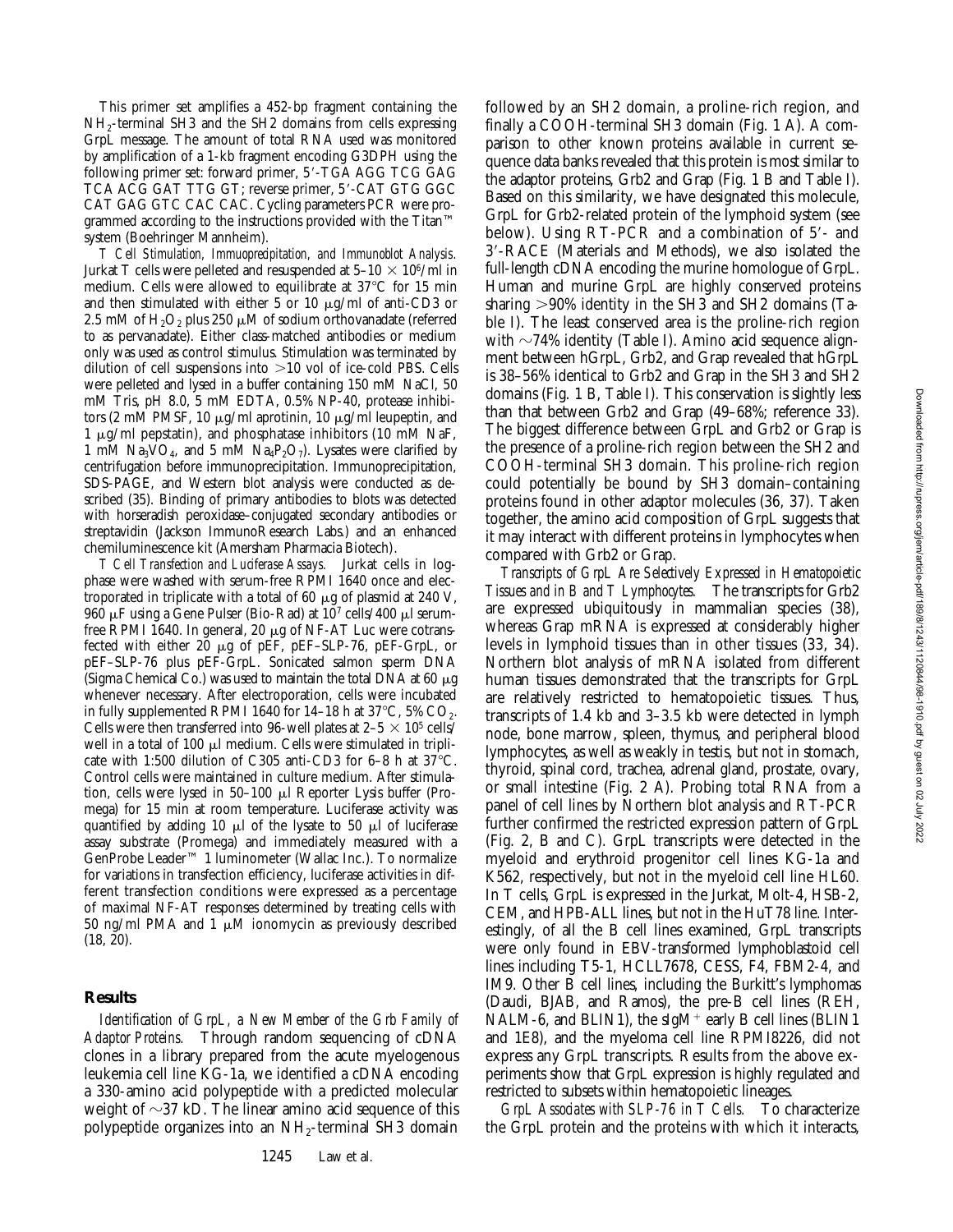|                                   |                          |                                                                                                                                                                                                                                                                                                                                                                                                                                                                                                                 |                                                                                                   |                |  |  | 58 |             |                 |  | 145 |    |  |                           |   |                              | 277 |  | 330 |      |                                                |         |                          |
|-----------------------------------|--------------------------|-----------------------------------------------------------------------------------------------------------------------------------------------------------------------------------------------------------------------------------------------------------------------------------------------------------------------------------------------------------------------------------------------------------------------------------------------------------------------------------------------------------------|---------------------------------------------------------------------------------------------------|----------------|--|--|----|-------------|-----------------|--|-----|----|--|---------------------------|---|------------------------------|-----|--|-----|------|------------------------------------------------|---------|--------------------------|
|                                   |                          |                                                                                                                                                                                                                                                                                                                                                                                                                                                                                                                 |                                                                                                   |                |  |  |    |             | SH <sub>2</sub> |  |     |    |  | Pro-rich                  |   |                              |     |  |     |      |                                                |         |                          |
| hGrpL<br>mGrl                     |                          | I MEAVAKPDETAS GEDELS FHT GDV LK LL S NOE E.WF KAKL GS OF GY Y P KNF<br>MEATAKEDPMASGEDELS FRTGDILKTLS NOEFWLK AELGS OR GYVP KNF                                                                                                                                                                                                                                                                                                                                                                                |                                                                                                   |                |  |  |    |             |                 |  |     |    |  |                           |   |                              |     |  |     |      |                                                |         |                          |
| hGrpL<br>mGrpL                    | 51                       | IDIQYPKWEHIGESRHQAENLEMGKEVGEFILKASQSSPGDFSISVRHED                                                                                                                                                                                                                                                                                                                                                                                                                                                              | D IE FPE WF HEGIS RHOAE NLIMG KD I GFF I IRASOSSP GDFS                                            |                |  |  |    |             |                 |  |     |    |  |                           |   |                              |     |  |     |      |                                                | ISVRHED |                          |
| hGrpL<br>mGrpL                    | 101<br>101               | DACOH KAMRD NKOANG HAVENGERS HAS LABAR DAG NING KA NG KARA DA DA DI PITARDRIA T                                                                                                                                                                                                                                                                                                                                                                                                                                 | <b>DVOHFKVMRDTKGNYFLWTEKFPSLNKLVDYYRTTSISKOKOVFLRDGTO</b>                                         |                |  |  |    |             |                 |  |     |    |  |                           |   |                              |     |  |     |      |                                                |         |                          |
| hGrpL<br>mGrpL                    | 151<br>151               |                                                                                                                                                                                                                                                                                                                                                                                                                                                                                                                 | <b>EDQGBRGNSLDRRSQGGPHLSGAVGRELRPSMNRKLSDHP</b><br>DOCHRONSLDRRSOGGPHPSGTVGEFTRPSVNRKLSDHLP       |                |  |  |    |             |                 |  |     |    |  |                           |   |                              |     |  |     | TTLP | $\begin{bmatrix} 1 & 0 \\ 0 & 0 \end{bmatrix}$ |         |                          |
| hGrpL<br>mGrpL                    | 201<br>200               | OPQPPOYAPAPOQLOOPPQORYLOHHHKHQERRGGSLDINDGHCGTGLGS<br>QQPSPQFTPGPOPPOQ - - QRYLOH - FRQDRRGGSLDINDGHCG - LGS                                                                                                                                                                                                                                                                                                                                                                                                    |                                                                                                   |                |  |  |    |             |                 |  |     |    |  |                           |   |                              |     |  |     |      |                                                |         |                          |
| hGrpL<br>mGrpL                    | 251<br>243               | <b>EMNA ALMHRRHTDPVQLQAAGRVRWARALYDFRALFDDELGFHSGRVVSV</b>                                                                                                                                                                                                                                                                                                                                                                                                                                                      | V N A T L M B R R H T D P V O L R A A G R V R W A B A L Y D F B A L E E D E L G F R S G E V V L V |                |  |  |    |             |                 |  |     |    |  |                           |   |                              |     |  |     |      |                                                |         |                          |
| hGrpL<br>mGrpL                    | 301<br>293               | <b>LDSSNPSWWTGRLHNKLGLFPANYVAPM</b>                                                                                                                                                                                                                                                                                                                                                                                                                                                                             | <b>DSSNPSWWTGRLHNKLGLFPANYVAPM</b>                                                                |                |  |  |    |             |                 |  |     |    |  | T <b>R</b> 330<br>M R 322 |   |                              |     |  |     |      |                                                |         |                          |
|                                   |                          |                                                                                                                                                                                                                                                                                                                                                                                                                                                                                                                 |                                                                                                   |                |  |  |    |             |                 |  |     |    |  |                           |   |                              |     |  |     |      |                                                |         |                          |
| hGrpL<br>mGrpl.<br>hGrb2<br>hGrap | $\mathbf{r}$<br>1<br>1   | $\begin{array}{l} \textbf{M} \in \mathcal{M} \setminus \mathcal{N} \times \mathbb{R} \in \mathcal{D} \times \mathbb{R} \times \mathbb{R} \times \mathbb{R} \times \mathbb{R} \times \mathbb{R} \times \mathbb{R} \times \mathbb{R} \times \mathbb{R} \times \mathbb{R} \times \mathbb{R} \times \mathbb{R} \times \mathbb{R} \times \mathbb{R} \times \mathbb{R} \times \mathbb{R} \times \mathbb{R} \times \mathbb{R} \times \mathbb{R} \times \mathbb{R} \times \mathbb{R} \times \mathbb{R} \times \mathbb{$ |                                                                                                   |                |  |  |    |             |                 |  |     |    |  |                           |   |                              |     |  |     |      |                                                |         | 48<br>48<br>50<br>50     |
| hGrpL<br>mGrpL<br>hGrb2<br>hGrap  | 49<br>49<br>$5\,t$<br>51 | NET DIOFPKWFHEGLENEROAENLICMG - KEVØFKITERASOS SPODESITS VR<br>NET DIE FPEWEHEGLISTER OATNLICMG - KOLLOFIEIT SKAS ON SPODESITS VR<br>NYTE M KP H PWFFGK I PRAKA SEMISK ORH DØAFLITSES A PGDFSLISTER<br>NYTE V KP H PWYSGR I STOLASE I T                                                                                                                                                                                                                                                                         |                                                                                                   |                |  |  |    |             |                 |  |     |    |  |                           |   |                              |     |  |     |      |                                                |         | 97<br>97<br>100<br>100   |
| hGrpl.<br>mGrpL<br>hGrb2<br>hGrap | 98<br>101<br>101         | 98 HE DEVELOPED NEGLA KONTE DANTE BERTENKE PERTANYA KELAPATAN NEGLA OK OFFICIALITY                                                                                                                                                                                                                                                                                                                                                                                                                              |                                                                                                   |                |  |  |    |             |                 |  |     |    |  |                           |   |                              |     |  |     |      |                                                |         | 147<br>147<br>150<br>150 |
| hGrpL<br>mGrpL<br>hGrb2<br>hGrap  | 148<br>151<br>151        | <sup>148</sup> R TRED Q G H R G N S L D R R S Q G G P H L S G A V G E E I R P S M N R K L S D H P P T L P L Q Q<br>G T Q - D Q G II R G N S L D R R S Q G G P H P S G T V G E E I R P S V N R K I. S D H L P L G P Q Q F<br>E[Q]<br><b>EEP</b>                                                                                                                                                                                                                                                                  | ł,                                                                                                | $\sim$ $ \sim$ |  |  |    |             |                 |  |     |    |  |                           |   |                              |     |  |     |      |                                                |         | 197<br>196<br>153<br>153 |
| hGrpL<br>mGrpL<br>hGrb2<br>hGrap  | 198<br>197<br>154<br>154 |                                                                                                                                                                                                                                                                                                                                                                                                                                                                                                                 |                                                                                                   |                |  |  |    | $\mathbb L$ | LKS             |  |     |    |  |                           |   |                              |     |  |     |      |                                                |         | 247<br>239<br>158<br>159 |
| hGrpL<br>mGrpL<br>hGrb2<br>hGrap  | 248<br>240<br>159<br>160 |                                                                                                                                                                                                                                                                                                                                                                                                                                                                                                                 |                                                                                                   |                |  |  |    |             |                 |  |     |    |  |                           |   |                              |     |  |     |      |                                                |         | 297<br>289<br>182<br>184 |
| hGrpL<br>mGrpL<br>hGrb2<br>hGrap  | 298<br>290<br>183<br>185 |                                                                                                                                                                                                                                                                                                                                                                                                                                                                                                                 |                                                                                                   |                |  |  |    |             | L <b>ENKLOL</b> |  |     | æ. |  | SE M                      | N | 330<br>322<br>$V$ 217<br>217 |     |  |     |      |                                                |         |                          |

we generated a rabbit hetero-antiserum specific for GrpL by immunizing with a His-Tag GrpLSH2 fusion protein. This antiserum can specifically immunoprecipitate from Jurkat T cells two proteins  $\sim$ 38 and 40 kD in size (Fig. 3 A). Both proteins were detectable by Western blot analysis of either GrpL immunoprecipitates (IPs) or whole cell lysates. This antiserum does not cross-react with Grb2, which runs at a lower molecular weight on gels (Fig. 3 A and see Fig. 5), and by all criteria it appears to be specific for GrpL.

To detect proteins potentially capable of interacting with GrpL, we pharmacologically stimulated Jurkat cells with pervanadate, immunoprecipitated GrpL, and then Western blotted with either antiphosphotyrosine or anti-GrpL sera (Fig. 3 B). 2–5 min after stimulation, a major tyrosine phosphorylated protein 40 kD in size and a minor 38-kD phosphoprotein were detectable in anti-GrpL but not control serum IPs. This doublet most likely corresponds to GrpL itself, which migrates to the same position on gels (Fig. 3, A and B); it is possible that these bands represent differentially phosphorylated forms of GrpL. Compared with pervanadate, TCR ligation induced only weak tyrosine phosphorylation of GrpL (data not shown).

50<br>50

300 292

**Figure 1.** Structural organization of GrpL and amino acid homology comparison with other Grb2-like proteins. A schematic for the domain organization of GrpL is depicted in the upper part of A. Numbers on top mark amino acid residues at the boundaries of the different domains. The lower part of A shows the amino acid sequence comparison between mouse and human GrpL and B shows the amino acid sequence comparison among mGrpL, hGrpL, Grb2, and Grap. Boxed residues represent homologous regions. Amino acids in bold and shade denote identical residues, while unshaded amino acids denote conserved substitutions. The nucleotide sequences for hGrpL and mGrpL are available from EMBL/ GenBank/DDBJ under accession numbers AF129476 and AF129477.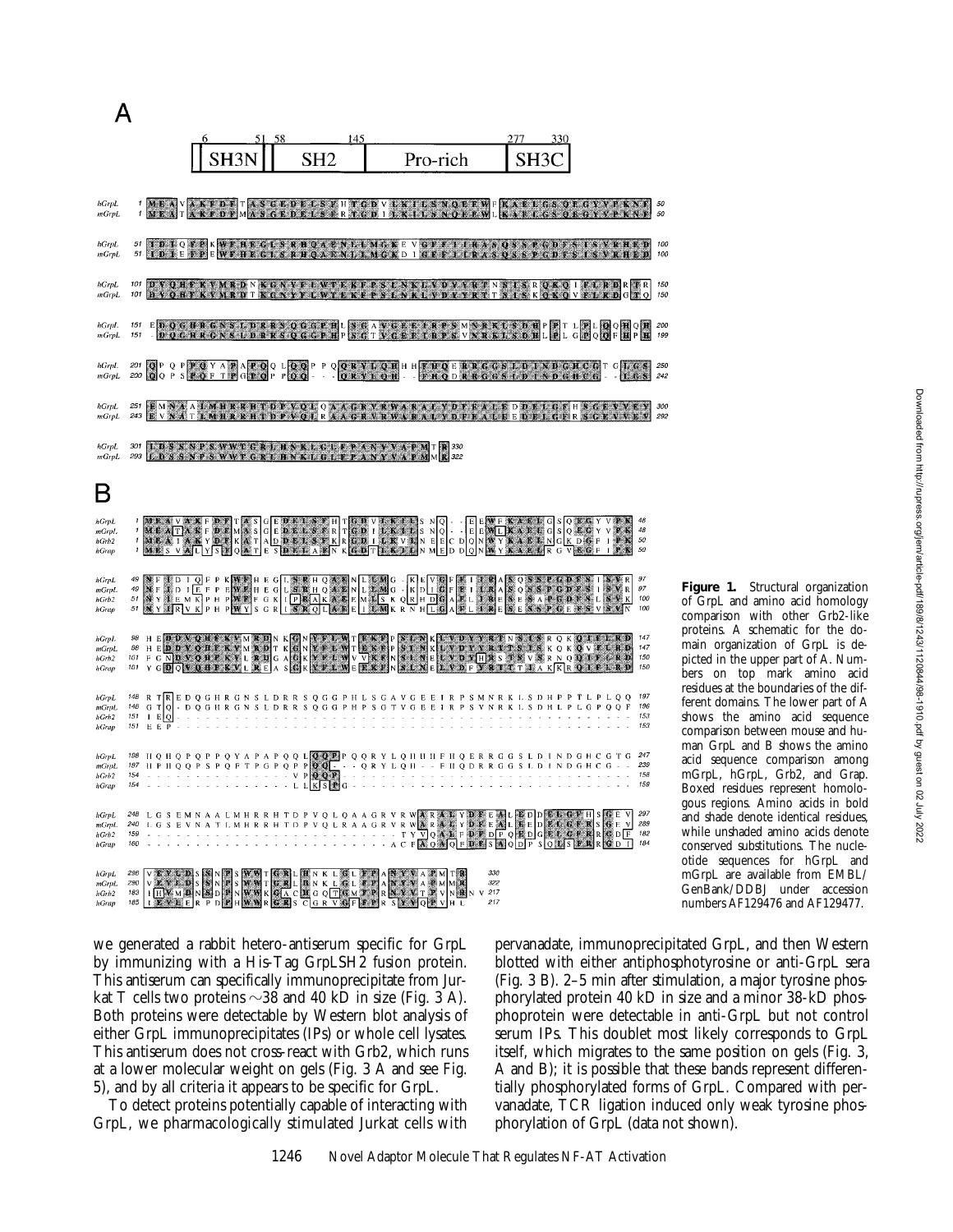In addition to the 38–40-kD doublet, a second major tyrosine phosphorylated protein  $\sim$ 68–70 kD in size was also detected in the GrpL IP after pervanadate treatment (Fig. 3, B and C). In T cells, substrates for protein tyrosine kinases in this size range include SLP-76, SHP-2, Syk, and ZAP-70. Indeed, in the GrpL IP obtained from both unstimulated and pervanadate-stimulated Jurkat cells, we were able to detected SLP-76 (Fig. 3 C) but not ZAP-70 (data not shown). However, the amount of SLP-76 associating with GrpL remained relatively unchanged after stimulation. Moreover, the SLP-76 molecule coimmunoprecipitated with GrpL before stimulation showed an almost undetectable level of tyrosine phosphorylation (Fig. 3 C). These results are consistent with the idea that GrpL can interact with SLP-76 independently of tyrosine phosphorylation as has been suggested for Grb2 and SLP-76 (21, 27). The increased signal of the 68–70-kD molecule coimmunoprecipitated with GrpL after stimulation may be a consequence of increased tyrosine phosphorylation of SLP-76 and/or the recruitment of additional tyrosine phosphorylated proteins of the same size to GrpL. In the SLP-76 IP obtained from pervanadate-stimulated Jurkat cells, we could also detect tyrosine-phosphorylated protein at 38– 40, 50–55, and 110 kD (Fig. 3 C).

*GrpL and Grb2 Interact with Different Molecules.* To examine the possibility of distinct functional roles played by different Grb2-like molecules in T cells, we asked whether GrpL and Grb2 interact with different proteins. We immunoprecipitated either GrpL or Grb2 from Jurkat cells and probed for associating proteins. SLP-76 was detected in GrpL IPs (Fig. 4 A), as also shown in Fig. 3 C. However,

**Table I.** *Amino Acid Sequence Comparison among hGrpL, mGrpL, Grb2, and Grap*

|             | SH <sub>3</sub> N | SH2 | Proline-rich<br>interdomain | SH <sub>3</sub> C |
|-------------|-------------------|-----|-----------------------------|-------------------|
| hGrpL/mGrpL | 91                | 93  | 74                          | 94                |
| hGrpL/Grb2  | 52                | 56  | $<$ 5                       | 50                |
| hGrpL/Grap  | 50                | 56  | $<$ 5                       | 38                |

Numbers represent the percentage of identity between the different domains of the two proteins listed on the lefthand column.

we could not detect any SLP-76 associating with Grb2. Consistent with this was the presence of GrpL but not Grb2 in the SLP-76 IPs (Fig. 4 A). On the other hand, we were able to detect Sos1 and Sos2, GEFs of Ras, in Grb2 IPs (Fig. 4 B), as has been reported in other cell systems. Interestingly, no detectable Sos1 or Sos2 was found to be coimmunoprecipitated with GrpL (Fig. 4 B). These results suggest that in Jurkat T cells, GrpL preferentially complexes with SLP-76, whereas Grb2 preferentially complexes with Sos1 or Sos2.

Since both Grb2 (10–14) and Grap (33, 34) can associate with tyrosine-phosphorylated LAT/pp36/38 upon TCR ligation, we asked whether GrpL could also associate with tyrosine-phosphorylated LAT/pp36/38. Jurkat cells were stimulated by anti-CD3, and LAT/pp36/38 was immunoprecipitated from NP-40 Jurkat cell lysates at various time points after stimulation. As reported before (24), tyrosine-

U937

GrpL

 $\beta$ -actin

CESS

臣

FBM2-4

GrpL

 $\beta$ -actin

**HCLL7678** 

 $\overline{5}$ 



1247 Law et al.

Figure 2. Expression of GrpL transcripts. Multiple tissue blots (Clontech) containing 2  $\mu$ g per lane of polyA<sup>+</sup> RNA (A) or blots containing 30  $\mu$ g per lane of total RNA isolated from various hematopoietic cell lines (B) were probed with full-length GrpL. Blots were stripped and reprobed with  $\beta$ -actin to monitor RNA loading. (C) RT-PCR using conditions and an hGrpL primer as described in Materials and Methods was conducted on a subset of cell lines in B and additional cell lines to confirm and extend results obtained by Northern blot analysis. A primer set amplifying G3DPH was used to mon-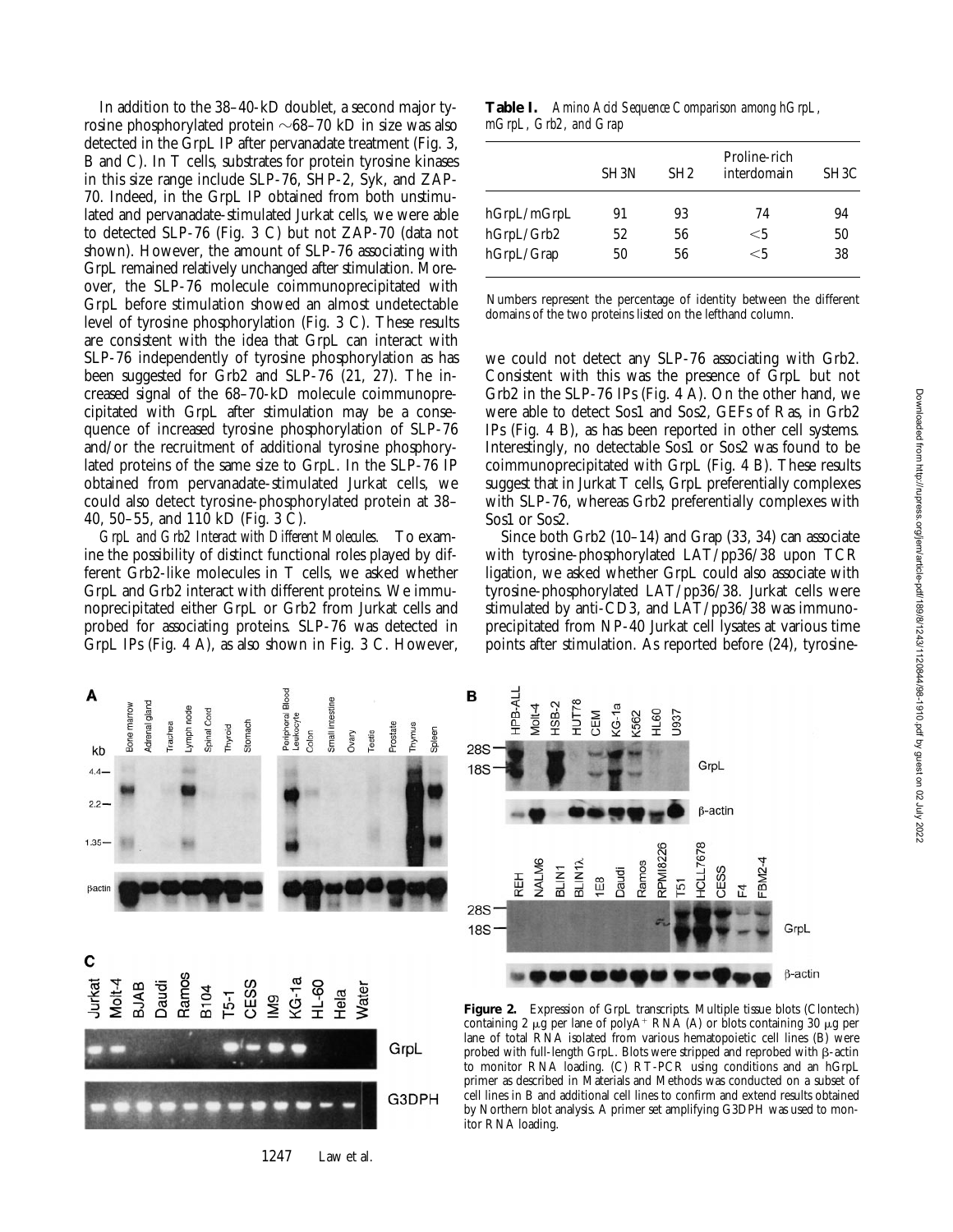

**Figure 3.** Biochemical characterization of GrpL. (A) Jurkat cell lysates were immunoprecipitated with an antiserum against GrpL generated by immunizing rabbits with the GST/GrpLSH2 fusion protein or preimmune serum. IPs were resolved along with whole cell lysate on reducing SDS-PAGE and immunoblotted with the same anti-GrpL serum. (B) Jurkat cells were stimulated for either 2 or 5 min with pervanadate as described in Materials and Methods. NP-40 lysates were immunoprecipitated with anti-GrpL or preimmune serum and immunoblotted with the antiphosphotyrosine antibody 4G10 (aPY). The amounts of GrpL in different lanes were monitored by immunoblotting with anti-GrpL  $(\alpha$ GrpL). The open arrow indicates a pre-

dominant tyrosine-phosphorylated protein coimmunoprecipitating with GrpL, and the closed arrow indicates the mobility of GrpL. (C) NP-40 lysates prepared from unstimulated (-) or pervanadate-stimulated (+) Jurkat cells were immunoprecipitated with anti–SLP-76 ( $\alpha$ SLP-76), anti-GrpL ( $\alpha$ GrpL), or normal goat or rabbit control Ig. IPs were resolved on SDS-PAGE and immunoblotted with either antiphosphotyrosine or anti–SLP-76. The arrows indicate phosphoproteins migrating at the sizes of SLP-76 and GrpL.

phosphorylation of LAT/pp36/38 increased dramatically after TCR ligation, and started to decline after 3 min of stimulation. This was correlated with the appearance of Grb2 in the LAT/pp36/38 IPs (Fig. 5). However, although the levels of GrpL proteins in NP-40 Jurkat cell lysates remained unchanged throughout stimulation, we consistently did not detect any GrpL associating with LAT/pp36/38 in these lysates (Fig. 5).

*GrpL Regulates NF-AT Activation in T Cells.* Since SLP-76 has been shown to regulate NF-AT activation in T cells (18, 20, 39), we investigated whether GrpL could play a role in this pathway. NF-AT activation was monitored by the expression of a NF-AT luciferase reporter construct in Jurkat cells. As described before, overexpression of SLP-76

by cotransfection of a SLP-76 expression vector augmented the anti-CD3–induced NF-AT activation (18, 20, 39). Overexpression of GrpL alone consistently augmented anti-CD3– induced NF-AT activation (Fig. 6). Moreover, an additive effect between GrpL and SLP-76 on NF-AT activation was observed when both were overexpressed in Jurkat cells.

*The SH2 Domain of GrpL Recognizes Tyrosine-phosphorylated Protein Tyrosine Phosphatase SHP-2 In Vitro.* Since various SH2 domains can interact with a wide spectrum of tyrosine-phosphorylated targets, we tested to which tyrosine-phosphorylated protein(s) the SH2 domain of GrpL could bind. When the GST/GrpLSH2 fusion protein was used to probe pervanadate-stimulated Jurkat cells, tyrosinephosphorylated proteins that migrated at 36, 69, and 71 kD



**Figure 4.** GrpL and Grb2 interact with different effector molecules. (A) NP-40 lysates prepared from Jurkat cells were immunoprecipitated with anti–SLP-76 ( $\alpha$ SLP-76), anti-GrpL ( $\alpha$ GrpL), anti-Grb2 (aGrb2), normal goat Ig (gIg), or normal rabbit Ig (rIg). IPs were resolved on reducing SDS-PAGE and immunoblotted with antisera as indicated on the left. (B) NP-40 lysates prepared from Jurkat cells were immunoprecipitated with anti– SLP-76  $(\alpha$ SLP-76) anti-GrpL  $(\alpha$ GrpL), anti-Sos1 ( $\alpha$ Sos1), anti-Sos2 ( $\alpha$ Sos2), or normal rabbit Ig (rIg). IPs were resolved on reducing SDS-PAGE and immunoblotted with antisera as indicated on the right.

1248 Novel Adaptor Molecule That Regulates NF-AT Activation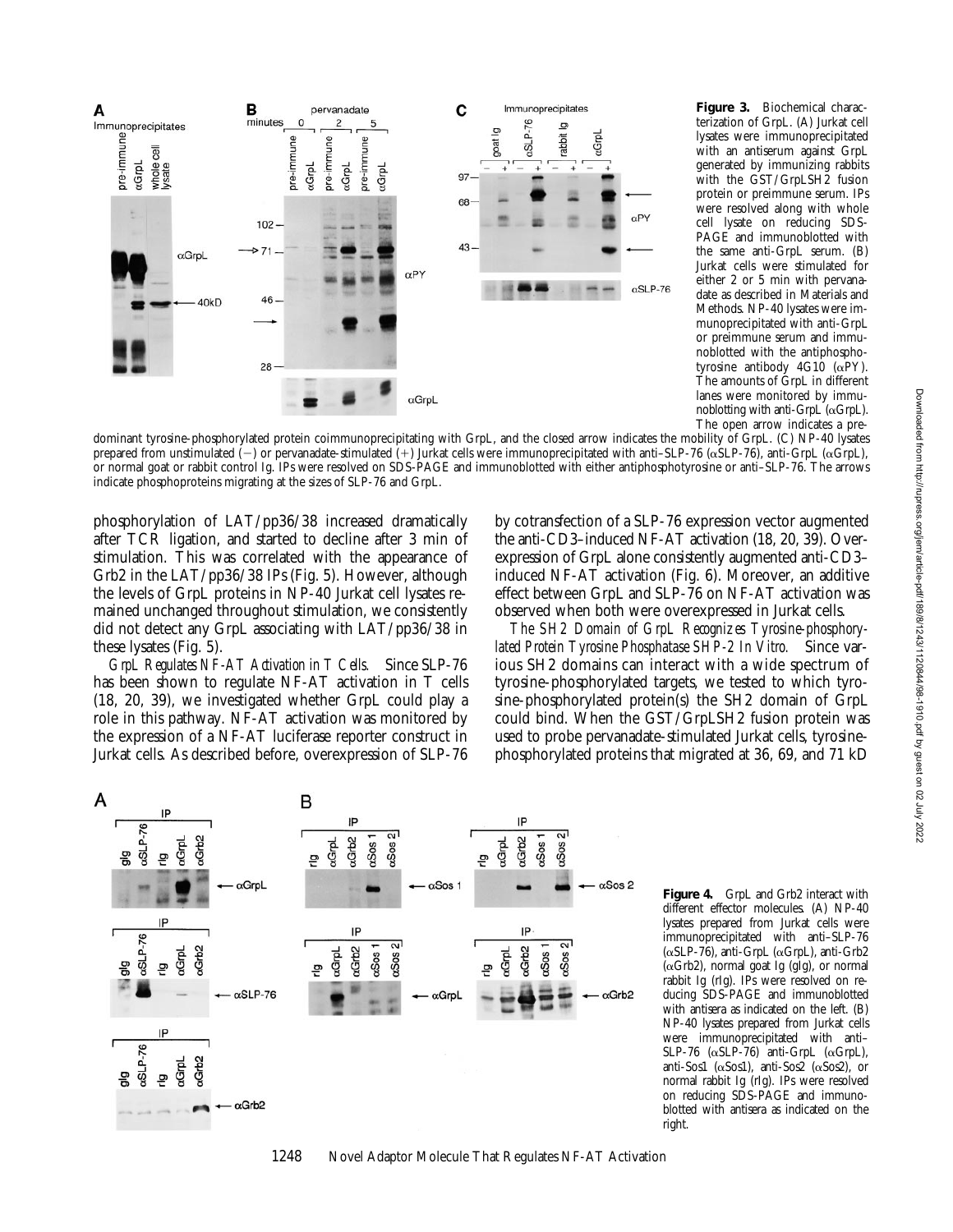

**Figure 5.** GrpL does not interact with LAT/pp36/38. NP-40 lysates were prepared from anti-CD3–stimulated Jurkat cells and were immunoprecipitated with anti-LAT/pp36/38. Normal rabbit Ig (rIg) was used as the negative control. The anti-LAT/ pp36/38 IPs were resolved by reducing SDS-PAGE on replicate gels and immunoblotted with anti-LAT/pp36/38 (aLAT/ pp36/38), antiphosphotyrosine  $(4G10)$  ( $\alpha$ PY), anti-Grb2 ( $\alpha$ Grb2), and anti-GrpL  $(\alpha$ GrpL). Expression of GrpL in these cells during stimulation were monitored by immunoblotting the anti-GrpL IPs with anti-GrpL ( $\alpha$ GrpL).

could be readily detected (Fig. 7 A). In some experiments, we also detected 95- and 130-kD tyrosine-phosphorylated proteins. The GST/GrpLSH2 fusion protein also precipitated a similar pattern from lysates prepared from anti-CD3–stimulated Jurkat cells (Fig. 7 A). By analogy to Grb2 (24), these proteins could be LAT, ZAP-70, SHP-2, Vav, and perhaps c-Cbl. As shown in Fig. 7 B, we were able to confirm that SHP-2 was among the phosphoproteins precipitated by the GST/GrpLSH2 fusion protein from pervanadate-activated Jurkat cells. Although tyrosine-phosphorylated SLP-76 also migrates at  $\sim$ 70 kD, we consistently did not detect any SLP-76 precipitated by GST/GrpSH2.

## **Discussion**

Critical functions are played by a variety of adaptor molecules in linking receptor proximal signal transduction events such as activation of receptor-associated kinases to downstream effector molecules. In this report, we describe the identification and characterization of a new member of the Grb family of adaptor proteins. GrpL shares similar structural organization as Grb2 and Grap. A distinguishing feature of GrpL not found in Grb2 or Grap is the presence of a 100-amino acid stretch connecting its SH2 and SH3C domains. Although this region is the least conserved be-



Figure 6. GrpL regulates NF-AT activation in T cells. Jurkat T cells were transfected in triplicate with 20  $\mu$ g of the NF-AT Luc and empty vector (pEF), pEF-GrpL, pEF–SLP-76, or a combination of pEF-GrpL and pEF–SLP-76 at concentrations indicated in the figure. Cells were stimulated with the anti-TCR C305 (black bars) or left unstimulated in medium (white bars). Luciferase activities were then determined on each transfected cell population. The maximal NF-AT responses for the various transfection conditions were determined by treatment with PMA plus ionomycin, and did not differ significantly. The effects of overexpressing GrpL and/or SLP-76 are shown as percentage of the maximal NF-AT responses for each transfection conditions. The data are representative of four independent experiments.

tween mGrpL and hGrpL, it does contain multiple proline and glutamine residues at conserved positions (Fig. 1 and Table I). Thus, two PxxP motifs are found in both hGrpL and mGrpL. In hGrpL, they are P191TLP and P202QPP; in mGrpL, they are P190LGP and P210QPP. These polyproline motifs conform to the consensus sequence recognized by different SH3 domains (36, 37). Accordingly, it is likely that the proline residues in GrpL do constitute a proline-rich domain capable of interacting with as yet to be defined SH3-containing proteins.

In contrast to the broadly expression Grb2, GrpL expression is restricted to hematopoietic cells (Fig. 2). In this regard, GrpL is similar to Grap that transcripts for both are found at much higher levels in hematopoietic tissues (33, 34). Although Grap is preferentially expressed in blood cells, little is known about its expression in different stages of T and B cell maturation or in different lymphocyte subsets. GrpL transcripts are expressed at lower levels in the bone marrow than in the secondary lymphoid organs. Importantly, the highest levels of GrpL transcripts were detected in the thymus (Fig. 2 A), suggesting that GrpL may play a crucial role in regulating early T cell development. Northern blot analysis on cell lines also demonstrates that GrpL transcripts are not expressed in all lymphocytes (Fig. 2, B and C), suggesting that their expression may be modu-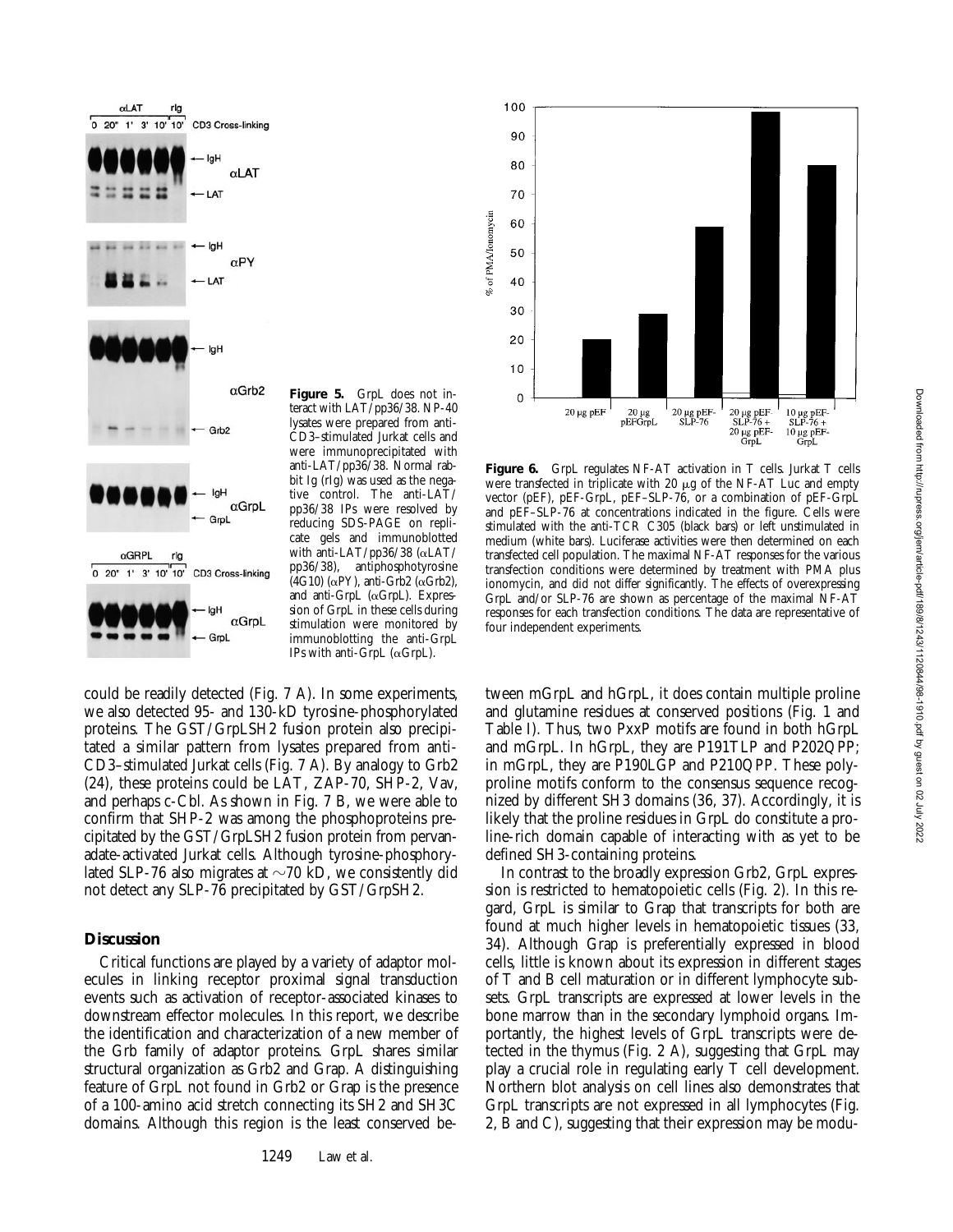

**Figure 7.** The SH2 domain of GrpL interacts with SHP-2. (A) Jurkat T cells were stimulated with 10  $\mu$ g/ml of anti-CD3 ( $\alpha$ CD3) or pervanadate for 5 min. Control cells were treated with either isotype-matched control IgG or medium alone. NP-40 lysates were precipitated with either GST or GST/GrpLSH2, resolved on reducing SDS-PAGE, and immunoblotted with the antiphosphotyrosine antibody 4G10. Arrows indicates major tyrosine-phosphorylated proteins detected in the GST/ GrpLSH2 precipitates. (B) Replicate precipitates obtained from pervanadate-stimulated Jurkat cells were immunoblotted with anti–SLP-76.

lated during lymphocyte ontogeny by specific signals. To test this possibility, we fractionated normal B cells into subsets and measured levels of GrpL transcripts. A clear difference was observed in GrpL transcript expression in naive but not in germinal center B cells (Solow, S.A., A.J. Marshall, T.J. Yun, M.K. Ewings, and E.A. Clark, manuscript in preparation). To elucidate the signals involved in switching the expression of GrpL on and off will provide further insights into the functions of GrpL and its associating proteins at different stages of lymphocyte development.

We have identified one of the GrpL-interacting proteins to be SLP-76 (Figs. 3 and 4). Interaction between GrpL and SLP-76 appears to be constitutive, since it could be detected in both stimulated and unstimulated T cells (Figs. 3 and 4 A). Accordingly, this interaction may not require the tyrosine phosphorylation of either SLP-76 or GrpL. In support of this, results presented in Fig. 3 C show that the amount of SLP-76 coimmunoprecipitating with GrpL remained relatively constant, although SLP-76 became heavily tyrosine-phosphorylated after pervanadate treatment. Hence, our data argue against the possibility that the SH2 domain of GrpL mediates its interaction with SLP-76. Grb2 has been reported to be an adaptor molecule capable of associating with SLP-76 (24). In these studies, GST fusion proteins containing Grb2 or Grb2 SH3 domains recognized SLP-76 from lysates of resting or activated T cells independent of its tyrosine-phosphorylation (21, 27). Using deletional mutants of SLP-76, the Grb2 binding site was subsequently mapped to the central proline-rich region of SLP-76 from amino acid residues 224–244 (21). These results implicate the SH3 domain of Grb2 to be the primary mediator for interaction. Based on the similar structure between GrpL and Grb2 and the phosphorylation-independent interaction between GrpL and SLP-76, it is likely that the SH3 domain(s) of GrpL also mediates its interaction with SLP-76. Experiments are currently in progress to examine this possibility.

Several recent studies have provided strong evidence for an essential function served by SLP-76 in T lineage cells. Biochemical experiments show that SLP-76 can interact with both positive and negative regulators. TCR ligation induces ZAP-70 to phosphorylate SLP-76 at three  $NH_{2-}$ terminal tyrosine residues (20, 30, 39). Once phosphorylated on its  $NH_2$ -terminal tyrosine residues, in particular Y113 and Y128, SLP-76 can be bound by the SH2 domain of Vav (18, 19). Overexpression of SLP-76 augment IL-2 promoter activity (21), and SLP-76 also acts synergistically with Vav to augment IL-2 promoter activity (18). Moreover, the biological activity of SLP-76 is absolutely dependent on an intact proline-rich region, and hence, an interaction with adaptor proteins containing SH3 domain(s) (21). On the other hand, the COOH-terminal SH2 domain of SLP-76 binds to a 130-kD tyrosine-phosphorylated protein (40, 41). This protein has been cloned, designated to be SLAP-130/Fyb, and may be involved in downregulating the activating function of SLP-76 on the IL-2 promoter (41). The most compelling evidence to argue for an indispensable in vivo function of SLP-76 in T lineage cell is provided by the recent gene targeting experiments.  $SLP-76^{-/-}$  mice are characterized by an early arrest in T cell development.  $CD4^+/CD8^+$ ,  $CD4^+$ , and  $CD8^+$  thymocyte populations are completely absent from thymuses of SLP-76 knockout mice, resulting in a corresponding lack of peripheral T cells (22, 23). In the  $SLP-76^{-7}$  mice,  $TCR-\beta$  chain genes appear to undergo normal rearrangement and exogenous anti-CD3 fails to drive the generation of double positive cells. Therefore, it is proposed that the absence of SLP-76 may render the pre-TCR complex fail to deliver maturational signals to developing T cells (22, 23).

Our observation that GrpL associates with SLP-76 in vivo suggests GrpL plays a pivotal role in TCR-mediated signal transduction cascades. Studies from different laboratories have convincingly demonstrated binding of recombinant Grb2 or Grb2 SH3 domains to SLP-76 both in cell lysates and on Western blots (9, 21, 27), but the presence of SLP-76 in Grb2 IPs and vice versa have not been reported thus far. Our data argue that SLP-76 is more likely to associate with GrpL than Grb2 under physiological conditions in T cells (Fig. 4). This GrpL/SLP-76 association may regulate signaling pathway(s) involving SLP-76 in T cells. One downstream target for SLP-76 is NF-AT. SLP-76 and Vav can synergistically enhance anti-CD3–induced NF-AT activation in T cells (18). Results in Fig. 6 demonstrate that overexpression of GrpL alone is sufficient to enhance the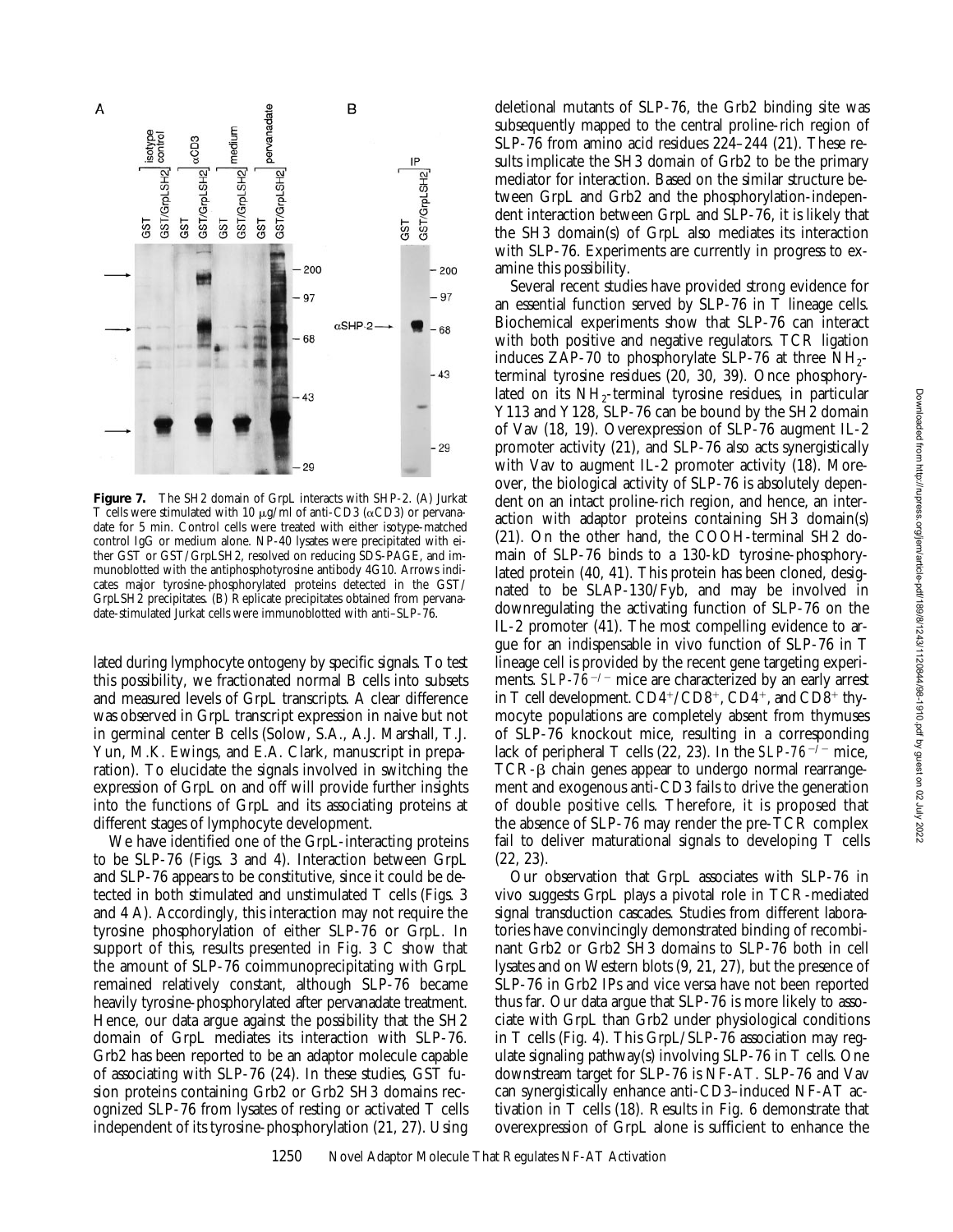TCR-induced NF-AT. More importantly, GrpL cooperated with SLP-76 in this pathway as suggested by the additive effect upon overexpression of both GrpL and SLP-76. Given the functions of SLP-76 in regulating T cell development and gene expression through its interaction with the GEF Vav, we propose that GrpL may also modulate the guanine nucleotide exchange activity of Vav via its association with SLP-76 to regulate T cell development and functions. By contrast, Grb2 may function principally via the Sos1 and Sos2 GEFs.

Another feature that further distinguishes GrpL from Grb2 is the lack of association between GrpL and tyrosinephosphorylated LAT/pp36/38 in NP-40 lysates prepared from TCR-activated T cells (Fig. 5). Detergent-insoluble membrane subdomains known as glycolipid-enriched microdomains or detergent-insoluble rafts concentrated with lipid-linked signaling proteins have been proposed to be focal areas from which receptor-mediated signaling originates (42–44). Recently, components of the activation TCR complex, including tyrosine-phosphorylated LAT, have been localized to such detergent-insoluble rafts, and disruption of these rafts inhibits signaling via the TCR (45, 46). Since GrpL appears to be an integral part of the TCR-mediated NF-AT activation pathway (Figs. 4–6), it is possible that GrpL may also be localized to rafts upon TCR ligation. This may allow GrpL to interact with upstream molecules activated by the TCR, including tyrosine-phosphorylated LAT in rafts. Experiments are now in progress to examine this possibility.

The in vitro binding of GrpLSH2 domain to tyrosinephosphorylated SHP-2 suggests that SHP-2 may potentially interact with GrpL (Fig. 6). However, we have not yet detected an in vivo association between GrpL and SHP-2 in activated T cells (data not shown). SHP-2 possesses the dual functions of either potentiating or inhibiting signal transduction depending on the receptor system involved. For example, SHP-2 has been shown to be required for coupling receptors to the activation of the MAPK pathway (47, 48). In T cells, SHP-2 interacts with CTLA-4, which is believed to be the mechanism whereby CTLA-4 downregulates T cell activation, possibly via dephosphorylation of Shc (49). Nevertheless, a recent report suggests that SHP-2 may also be a positive regulator of TCR-mediated signaling. Thus, a multimeric complex involving Grb2, LAT/pp36/38, SHP-2, and a 110-kD tyrosine-phosphorylated protein has been reported in T cells (50). Interestingly, expression of a SHP-2 mutant devoid of phosphatase activity inhibits the TCR-induced MAPK pathway activation. Similar to Grb2, the SH2 domain of GrpL mediates binding to SHP-2. This binding is dependent on T cell activation and tyrosine phosphorylation of SHP-2 (Fig. 7). Hence, after TCR ligation, the interaction between Grb2



**Figure 8.** A model for how GrpL may function in TCRmediated signal transduction. Results from our study demonstrate that GrpL and Grb2 may differentially associate with SLP-76, LAT/pp36/p38, and Sos1/2, respectively. The preferential interaction between GrpL and SLP-76 suggests that GrpL may play a role in the regulation NF-AT pathway during TCRmediated T cell activation.

and SHP-2 may facilitate the redistribution of the GrpL– SLP-76 complex to the plasma membrane. Consequently, SLP-76 would become available for phosphorylation by ZAP-70 to generate the Vav binding sites.

Taken together, our data support a model in which distinct complexes of Grb2/Sos1/Sos2 and GrpL–SLP-76 may be responsible for connecting the TCR to the Rasand Rho/Rac/CDC42-mediated effector pathways, respectively (Fig. 8). Thus, Grb2 is the primary adaptor molecule responsible for the recruitment of the GEFs Sos1 and Sos2 for Ras (26) to LAT/pp36/38. The lymphoid-restricted, Grb2-like adaptor protein Grap can also serve a similar function by interacting with Sos and Ras (33, 34). Recruitment of Ras to the inner plasma membrane activates distal MAPKs including Erk1 and Erk2 (26). On the other hand, Vav, a GEF for the Rho/Rac/CDC42 family of GTP-binding proteins expressed in lymphoid cells (51, 52), binds to tyrosine-phosphorylated SLP-76 via its SH2 domain (9), and regulates NF-AT activation (18) and cytoskeletal reorganization in T cells (53). Since GrpL associates with SLP-76 and regulates NF-AT activation (Figs. 3–6), one testable possibility is that a trimolecular interaction among SLP-76, Vav, and GrpL may be required for optimal NF-AT activation and reorganization of cytoskeleton during T cell activation.

During the course of this study, two other groups independently identified the same gene and protein as we describe herein, which they have designated as Mona (54) and Gads (55, 56). In vitro data suggest that in nonlymphoid cells, GrpL (Mona/Gads) may interact with either the M-CSF receptor, c-fms (54), or with c-kit (55). In agreement with our results, Liu et al. (56) independently found that GrpL can bind to SLP-76 and together with SLP-76 can promote the activation of NF-AT in T cells. We have recently identified another adaptor protein, BAM-32, which unlike GrpL (Fig. 6 and reference 56), SLP-76 (18-21), or the B cell adaptor BLNK (57), inhibits the activation NF-AT (Marshall, A.J., H. Niiro, T.J. Yun, and E.A. Clark, manuscript in preparation). Thus, antigen receptor–induced activation of NF-AT in lymphocytes is carefully regulated by adaptor proteins.

We thank Dr. Gary Koretzky for providing us with the pEF, pEF–SLP-76, and NF-AT Luc expression vectors and the C305 anti-TCR mAb. We also thank G. Lynn Law for access to the luminometer, and Drs. Nancy Boerth, Jennifer Westendorf, and Michelle Tallquist for suggestions on reporter gene assays.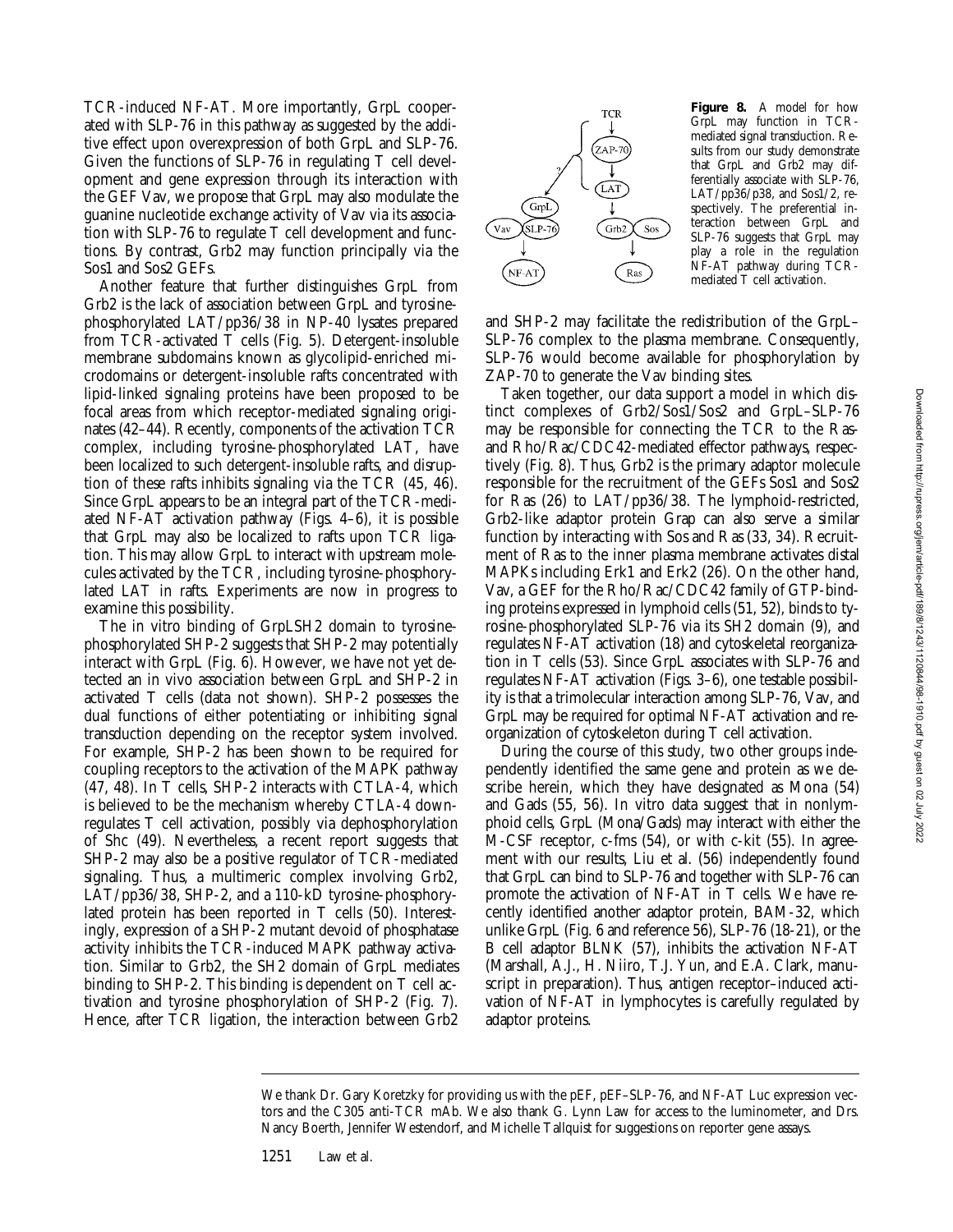This work was supported by National Institutes of Health grants GM42508, GM37905, and DE00859, and by fellowships from the Cancer Research Fund of the Damon Runyon-Walter Winchell Foundation (P.M. Chaudhary) and the Medical Research Council of Canada (A.J. Marshall).

Address correspondence to Edward A. Clark, Department of Microbiology, Box 357242, University of Washington, Seattle, WA 98195. Phone: 206-543-8706; Fax: 206-685-0305; E-mail: eclark@bart.rprc. washington.edu

C.-L. Law's present address is Xcyte Therapies Inc., 2203 Airport Way South, Suite 300, Seattle, WA 98134.

*Received for publication 27 October 1998 and in revised form 18 February 1999.*

#### **References**

- 1. Park, D.J., H.W. Rho, and S.G. Rhee. 1991. CD3 stimulation causes phosphorylation of phospholipase C-gamma 1 on serine and tyrosine residues in a human T-cell line. *Proc. Natl. Acad. Sci. USA.* 88:5453–5456.
- 2. Secrist, J.P., L. Karnitz, and R.T. Abraham. 1991. T-cell antigen receptor ligation induces tyrosine phosphorylation of phospholipase C-gamma 1. *J. Biol. Chem.* 266:12135–12139.
- 3. Weiss, A., G. Koretzky, R.C. Schatzman, and T. Kadlecek. 1991. Functional activation of the T-cell antigen receptor induces tyrosine phosphorylation of phospholipase C-gamma 1. *Proc. Natl. Acad. Sci. USA.* 88:5484–5488.
- 4. Fukazawa, T., K.A. Reedquist, G. Panchamoorthy, S. Soltoff, T. Trub, B. Druker, L. Cantley, S.E. Shoelson, and H. Band. 1995. T cell activation-dependent association between the p85 subunit of the phosphatidylinositol 3-kinase and Grb2/phospholipase C-gamma 1-binding phosphotyrosyl protein pp36/38. *J. Biol. Chem.* 270:20177–20182.
- 5. Motto, D.G., S.E. Ross, J.K. Jackman, Q. Sun, A.L. Olson, P.R. Findell, and G.A. Koretzky. 1994. In vivo association of Grb2 with pp116, a substrate of the T cell antigen receptor-activated protein tyrosine kinase. *J. Biol. Chem.* 269:21608–21613.
- 6. Jackman, J.K., D.G. Motto, Q. Sun, M. Tanemoto, C.W. Turck, G.A. Peltz, G.A. Koretzky, and P.R. Findell. 1995. Molecular cloning of SLP-76, a 76-kDa tyrosine phosphoprotein associated with Grb2 in T cells. *J. Biol. Chem.* 270: 7029–7032.
- 7. Fukazawa, T., K.A. Reedquist, T. Trub, S. Soltoff, G. Panchamoorthy, B. Druker, L. Cantley, S.E. Shoelson, and H. Band. 1995. The SH3 domain-binding T cell tyrosyl phosphoprotein p120. Demonstration of its identity with the c-cbl protooncogene product and in vivo complexes with Fyn, Grb2, and phosphatidylinositol 3-kinase. *J. Biol. Chem.* 270:19141–19150.
- 8. Margolis, B., P. Hu, S. Katzav, W. Li, J.M. Oliver, A. Ullrich, A. Weiss, and J. Schlessinger. 1992. Tyrosine phosphorylation of vav proto-oncogene product containing SH2 domain and transcription factor motifs. *Nature.* 356:71–74.
- 9. Tuosto, L., F. Michel, and O. Acuto. 1996. p95vav associates with tyrosine-phosphorylated SLP-76 in antigen-stimulated T cells. *J. Exp. Med.* 184:1161–1166.
- 10. Gilliland, L.K., G.L. Schieven, N.A. Norris, S.B. Kanner, A. Aruffo, and J.A. Ledbetter. 1992. Lymphocyte lineagerestricted tyrosine-phosphorylated proteins that bind PLC gamma 1 SH2 domains. *J. Biol. Chem.* 267:13610–13616.
- 11. Buday, L., S.E. Egan, V.-P. Rodriguez, D.A. Cantrell, and J. Downward. 1994. A complex of Grb2 adaptor protein, Sos exchange factor, and a 36-kDa membrane-bound tyrosine

phosphoprotein is implicated in ras activation in T cells. *J. Biol. Chem.* 269:9019–9023.

- 12. Sieh, M., A. Batzer, J. Schlessinger, and A. Weiss. 1994. GRB2 and phospholipase C-gamma 1 associate with a 36- to 38-kilodalton phosphotyrosine protein after T-cell receptor stimulation. *Mol. Cell. Biol.* 14:4435–4442.
- 13. Zhang, W., L.-J. Sloan, J. Kitchen, R.P. Trible, and L.E. Samelson. 1998. LAT: the ZAP-70 tyrosine kinase substrate that links T cell receptor to cellular activation. *Cell.* 92:83–92.
- 14. Weber, J.R., S. Ørstavik, K.M. Torgersen, N.C. Danbolt, S.F. Berg, J.C. Ryan, K. Taskén, J.B. Imboden, and J.T. Vaage. 1998. Molecular cloning of the cDNA encoding pp36, a tyrosine-phosphorylated adaptor protein selectively expressed by T cells and natural killer cells. *J. Exp. Med.* 187: 1157–1161.
- 15. Weiss, A., and D.R. Littman. 1994. Signal transduction by lymphocyte antigen receptors. *Cell.* 76:263–274.
- 16. Chan, A.C., and A.S. Shaw. 1996. Regulation of antigen receptor signal transduction by protein tyrosine kinases. *Curr. Opin. Immunol.* 8:394–401.
- 17. Wange, R.L., and L.E. Samelson. 1996. Complex complexes: signaling at the TCR. *Immunity.* 5:197–205.
- 18. Wu, J., D.G. Motto, G.A. Koretzky, and A. Weiss. 1996. Vav and SLP-76 interact and functionally cooperate in IL-2 gene activation. *Immunity.* 4:593–602.
- 19. Raab, M., A.J. da Silva, P.R. Findell, and C.E. Rudd. 1997. Regulation of Vav-SLP-76 binding by ZAP-70 and its relevance to TCR zeta/CD3 induction of interleukin-2. *Immunity.* 6:155–164.
- 20. Fang, N., D.G. Motto, S.E. Ross, and G.A. Koretzky. 1996. Tyrosines 113, 128, and 145 of SLP-76 are required for optimal augmentation of NFAT promoter activity. *J. Immunol.* 157:3769–3773.
- 21. Motto, D.G., S.E. Ross, J. Wu, T.-L.R. Hendricks, and G.A. Koretzky. 1996. Implication of the GRB2-associated phosphoprotein SLP-76 in T cell receptor-mediated interleukin 2 production. *J. Exp. Med.* 183:1937–1943.
- 22. Clements, J.L., B. Yang, S.E. Ross-Barta, S.L. Eliason, R.F. Hrstka, R.A. Williamson, and G.A. Koretzky. 1998. Requirement for the leukocyte-specific adapter SLP-76 for normal T cell development. *Science.* 281:416–419.
- 23. Pivniouk, V., E. Tsitsikov, P. Swinton, G. Rathbun, F.W. Alt, and R.S. Geha. 1998. Impaired viability and profound block in thymocyte development in mice lacking the adaptor protein SLP-76. *Cell.* 94:229–238.
- 24. Koretzky, G.A. 1997. The role of Grb2-associated proteins in T-cell activation. *Immunol. Today.* 18:401–406.